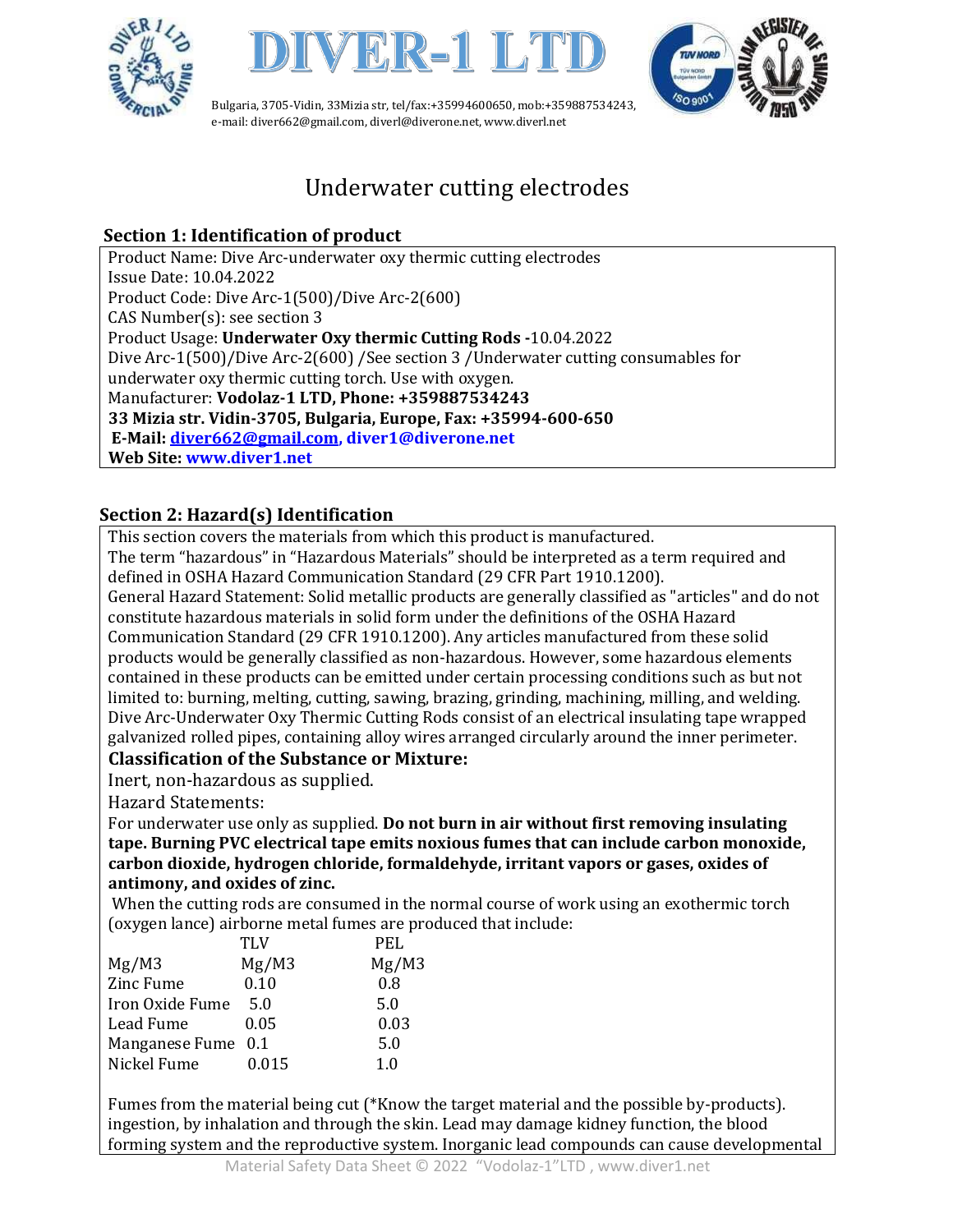





damage.

Precautionary Statements:

**BURNING PRIME CUT ULTRATHERMIC CUTTING RODS CAUSES FUMES TO BE RELEASED. MAY BE HARMFUL IF INHALED. MAY IRRITATE THE EYES, SKIN, AND RESPIRATORY TRACT. MOLTEN MATERIAL MAY CAUSE THERMAL BURNS.**

**When used as intended underwater in conjunction with an electric arc from a welding power source, intense heat, ultra-violet (UV) rays, fumes and gases are generated. When used as intended for underwater cutting, exposure to UV rays and electric shock possibility are the greatest sources of risk to health of the operator.** 

**Fumes and gases may be trapped in bubbles and rise to the water's surface where they are released into the atmosphere. Personnel at the surface must take precautions to ensure the area is adequately ventilated and to wear appropriate respiratory equipment when necessary.**

Elevated temperature processing (such as burning and cutting) may release hazardous fumes. Overexposure to metal fumes may cause pulmonary edema (fluid in the lungs) and methemaglobinemia. May also cause pulmonary fibrosis and lung cancer. Lead compounds may be absorbed by ingestion, by inhalation and through the skin. Lead may damage kidney function, the

blood forming system and the reproductive system. Inorganic lead compounds can cause developmental damage.

Sparks and fumes from burning metal are produced when operating an exothermic torch. Inhalation of fumes may cause metal-fume fever.

Avoid breathing dust/fume/gas/mist/vapors/spray

Wear protective gloves/protective clothing/eye protection In case of contact with eyes, rinse immediately with plenty of water and seek medical attention In case of insufficient ventilation, wear suitable respiratory equipment

Avoid surrounding combustibles (Burning cutting rod generates sparks).

Arc rays (UV) and splatter can injure eyes and exposed skin. Always wear proper eye protection with appropriate shade filter. Exposure to UV radiation from a cutting arc can result in keratoconjunctivitis (welders flash). Symptoms include inflammation, blurred vision and headache. Seek medical attention, preferably an eye specialist.

Coatings and residue may irritate skin and eyes. Wash hands thoroughly with soap and water after handling.

Aggravated Medical Conditions: Allergies, skin disorders, respiratory disorders, central nervous system, pre-existing eye disorders, blood disorders, kidney disorders, liver disorders, nasal cavities, and lungs.

## **Section 3: Composition / Information on Ingredients**

| Dive Arc- Underwater Oxy thermic Cutting Rods contain:                                 |        |               |  |  |  |
|----------------------------------------------------------------------------------------|--------|---------------|--|--|--|
| <b>Chemical Name</b>                                                                   | CAS-No | Weight %      |  |  |  |
| Mild Steel                                                                             | N/A    | >99.50        |  |  |  |
| PVC Tape                                                                               | Mixed  | $3.00 - 3.50$ |  |  |  |
| Zinc                                                                                   |        | <1.00         |  |  |  |
| Mild steel alloys may contain one or more of the following ingredients which are added |        |               |  |  |  |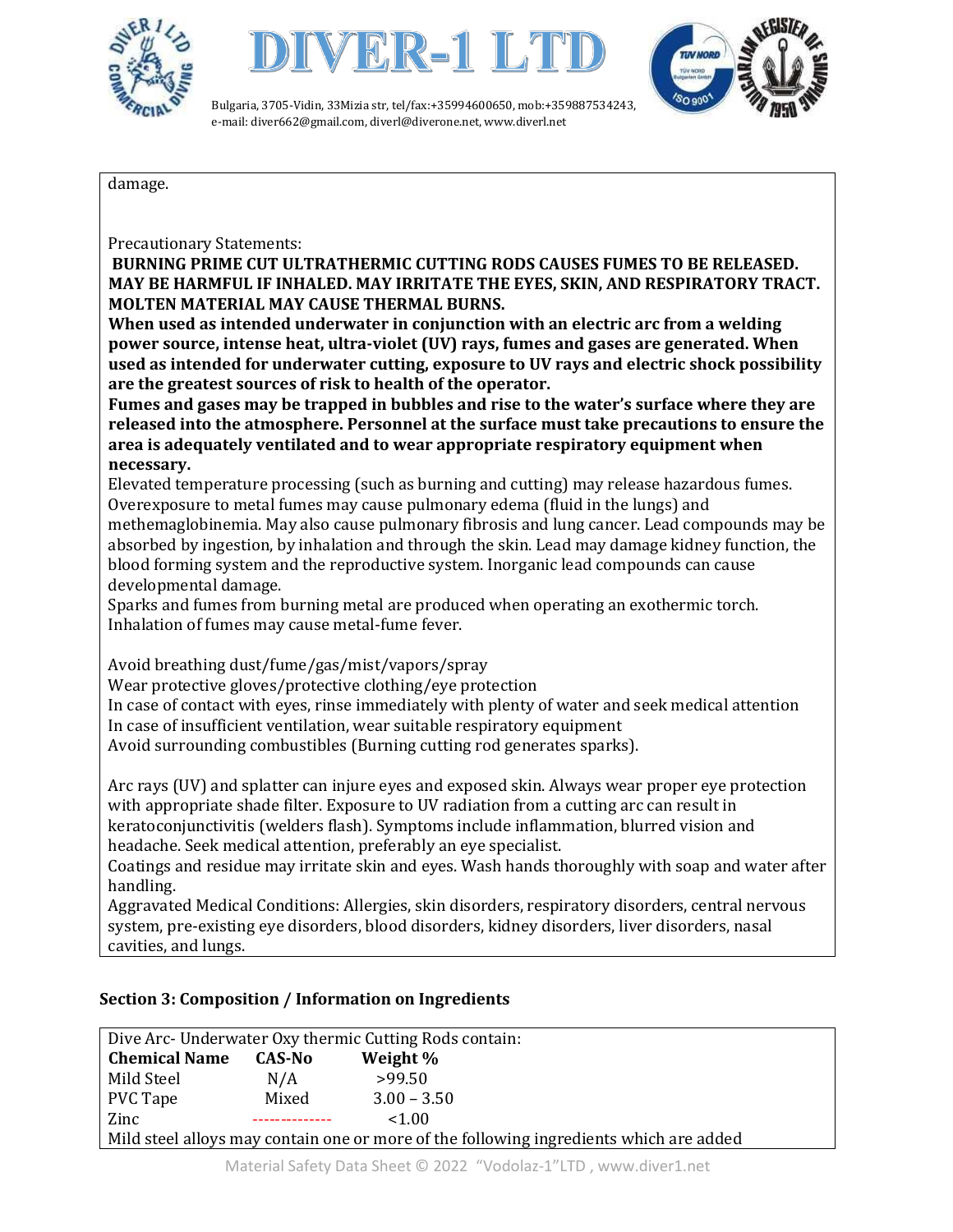





intentionally or are present as contaminates or residuals in trace or low concentrations: Iron alloys may be comprised of all or variations of the materials.

## **Section 4: First Aid Measures**

**Notes to Physician: May cause sensitization in susceptible persons. Treat symptomatically. Emergency and first aid procedures:**

After inhalation of fumes: Supply fresh air and be sure to call a doctor. Remove patient from exposure, keep warm and at rest. In case of unconsciousness, place patient stably in the recovery position for transportation.

After skin contact: Dusts or particulates may cause mechanical irritation due to abrasion. (Coated steel may cause skin irritation in sensitive individuals) Some components in this product are capable of causing an allergic reaction, possibly resulting in burning, itching and skin eruptions. Contact with heated material may cause thermal burns. Wash skin with soap and water. In the case of burns, skin irritation or allergic reactions see a physician.

 After eye contact: Immediately flush with plenty of water. After initial flushing, remove any contact lenses and continue flushing for at least 15 minutes. Keep eye wide open while rinsing. Consult a physician.

Ingestion - Not considered an ingestion hazard. However, if excessive amounts of dust or particulates are swallowed, treat symptomatically and supportively. Get medical attention. Do not induce vomiting. Immediately call for medical help. Provided patient is conscious, rinse out mouth with water then give patient 200-300 ml of water to drink. Never give anything by mouth to an unconscious person.

**Most important symptoms and effects, both acute and delayed:** 

**May cause eye irritation** 

**Skin contact may cause irritation** 

**May cause irritation to the respiratory system.**

#### **Section 5: Firefighting measures**

This product does not present fire or explosion hazards as shipped.

Suitable Extinguishing Media:

For molten metal, use dry powder or sand.

Unsuitable Extinguishing Media:

**DO NOT use water for fires involving molten metal. Do not use Carbon Dioxide (CO2). Firefighters should not enter confined spaces without wearing approved positive pressure breathing apparatus (SCBA) with full face mask and full protective equipment**.

Thermal decomposition can lead to release of irritating gases and vapors. In the event of fire and/or explosion do not breathe fumes. May cause sensitization by inhalation and skin contact.

## **Section 6: Accidental Release Measures**

Personal Precautions, Protective Equipment and Emergency Procedures: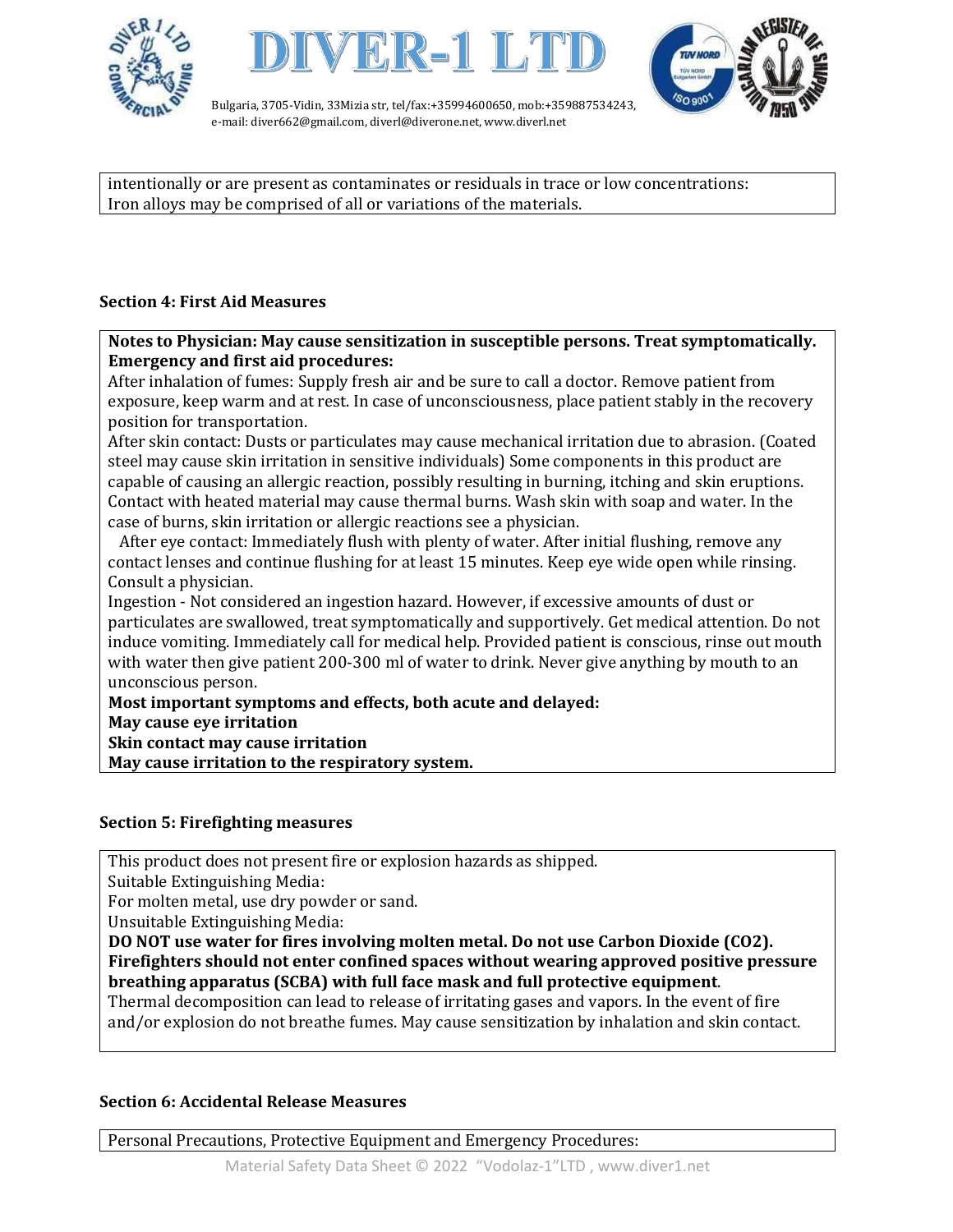





Environmental Precautions:

Some grades of steel may contain reportable quantities of alloying elements. See Section 15 for additional information. Do not allow to enter drains, sewers or watercourses.

Methods and Material for Containment and Cleanup:

Waste Disposal Methods - Dispose used or unused product in accordance with applicable Local regulations. Please recycle.

## **Reference to Other Sections: Personal Protection: See Section 8.**

## **Section 7: Handling and Storage**

Storage Temperatures: Stable under normal temperatures and pressures. Precautions to be taken in Handling and Storing: Keep material dry. Keep in package until ready to use. Avoid contact with sharp edges or heated material. Do not touch face or eyes after handling. Wash hands thoroughly with soap and water**.**

## **Section 8: Exposure Controls / Personal Protection**

#### **Only personnel trained in commercial diving operations and trained in underwater cutting should operate the underwater cutting torch.**

Operations with potential for generating high concentrations of airborne particulates or fumes should be evaluated and controlled as necessary. Exercise caution when cutting in all environments.

Eye Protection:

When cutting underwater use welding and cutting lens of a shade appropriate to protect the operators eyes (typically from #5 shade to #12) based upon whether an electric 'welding' arc is being used and the clarity/turbidity of the water. On the surface when cutting without electric 'welding' current, use protective face shield with #5 or #6 cutting lens. Dust resistant safety goggles are recommended under circumstances where particles could cause mechanical injury. Skin:

Appropriate diving dress should be used underwater to include appropriate diving suit, electrical insulating, flameproof, protective gloves to protect from shock and sparks and appropriate footwear.

At the surface, appropriate protective gloves (leather welding gloves) and protective clothing (suitable for cutting and welding) and protective shoes (leather, steel toed) should be worn as necessary. Good personal hygiene practices should be followed including cleansing exposed skin several times daily with soap and water and laundering or dry cleaning soiled work clothing. Full face protection, head and neck protection may be necessary based upon environmental conditions and the tendency of the material being cut to spall, spark and spray.

#### **Respiratory Protection:**

Use only in well ventilated areas. Provide adequate exhaust to assure clean air within the breathing zone of operators and bystanders. Keep head out of fumes. When cutting materials whose oxides are potentially toxic, use special breathing apparatus. approved dust/fume/mist respirator should be used to avoid excessive exposure when burning or cutting and should be used when engineering controls are insufficient to lower welding fumes below the TLV. See Section 2 for component material information exposure limits. If such concentrations are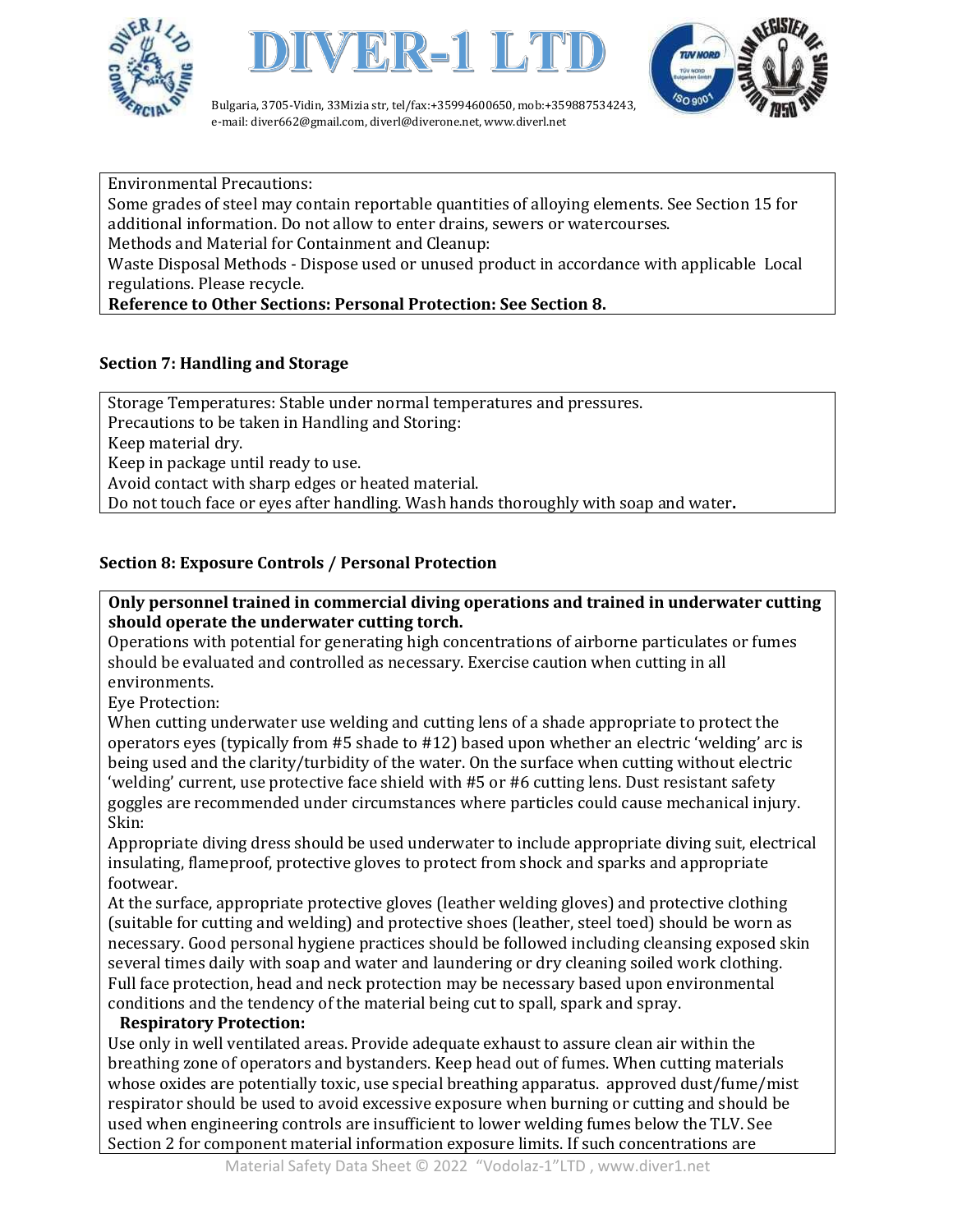





sufficiently high that this respirator is inadequate, or high enough to cause oxygen deficiency, use a positive pressure self-contained breathing apparatus (SCBA). Follow all applicable respirator use, fitting, and training standards and regulations.

Ventilation:

Provide general and/or local exhaust ventilation to control airborne levels of dust or fumes below exposure limits.

Exposure Guidelines:

No permissible exposure limits (PEL) or threshold limit values (TLV) exist for steel. See Section 2 for component materials. Various grades of steel will contain different combinations of these elements. Trace elements may also be present in minute amounts.

Welding fumes have been associated with adverse health effects. Contains components that may cause cancer or reproductive effects. The following components are listed by NTP, OSHA, or IARC as carcinogens: Nickel, chromium (hexavalent), cobalt, lead, cadmium, antimony (trioxide), arsenic,

beryllium.

See Section 11, for additional, specific information on effects noted above.

## **Section 9: Physical and Chemical Properties**

Appearance: Metal tube with metal wires inside. Zinc colored. Spiral wrapped with blue, black ore yellow electrical insulating tape. Boiling Point: Not applicable Melting Point: Approximately 1600C° pH: Not applicable Specific Gravity (at 15.6C): Not applicable Density (at 15.6C): Not applicable Vapor Pressure: Not applicable Vapor Density (air = 1): Not applicable % Volatile, by Volume: Not applicable Solubility in Water: Insoluble. Evaporation Rate (Butyl Acetate = 1): Not applicable Other Physical and Chemical Data: None

## **Section 10: Stability and Reactivity**

| Stability: Stable material                                                                      |                          |  |  |  |  |
|-------------------------------------------------------------------------------------------------|--------------------------|--|--|--|--|
| <b>Conditions to Avoid: None</b>                                                                |                          |  |  |  |  |
| Materials to Avoid: Combustibles (sparks are generated when rod is burning). Reacts with strong |                          |  |  |  |  |
| acids to form hydrogen gas. Do not store near strong oxidizers.                                 |                          |  |  |  |  |
| Hazardous Decomposition Products: Fumes generated during burning/cutting may contain a          |                          |  |  |  |  |
| variety of hazardous components.                                                                |                          |  |  |  |  |
| PVC can produce the following:                                                                  |                          |  |  |  |  |
| Substance                                                                                       | Condition                |  |  |  |  |
| Hydrocarbons                                                                                    | At Elevated Temperatures |  |  |  |  |
| Carbon monoxide                                                                                 | <b>During Combustion</b> |  |  |  |  |
| Carbon dioxide                                                                                  | <b>During Combustion</b> |  |  |  |  |
| Hydrogen Chloride                                                                               | <b>During Combustion</b> |  |  |  |  |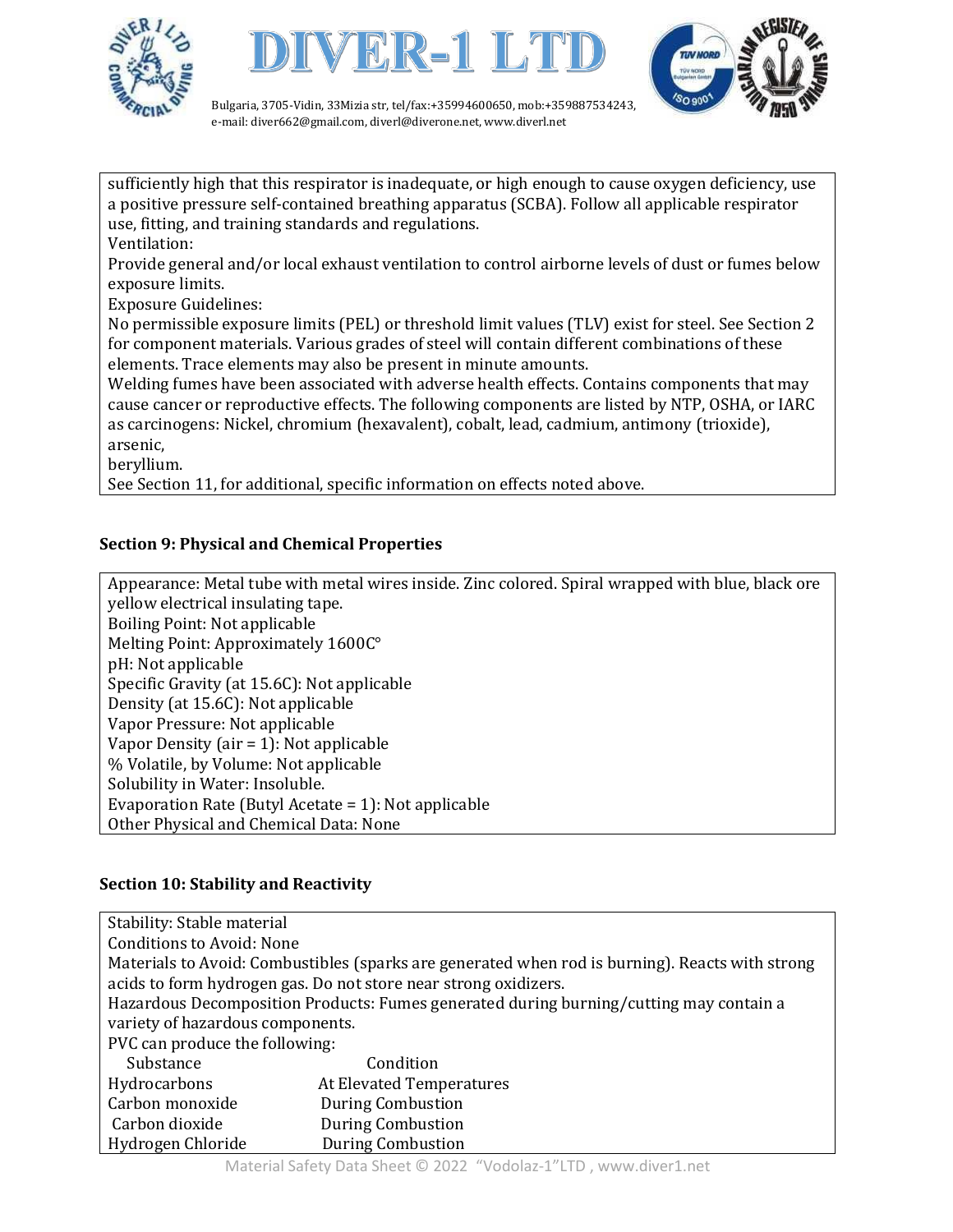





Irritant Vapors or Gases During Combustion Oxides of Antimony During Combustion Oxides of Zinc **During Combustion** Know the target material. Molten metal will burn skin. Smoke will irritate eyes. Bright light emitted by flame can damage eyes. UV and heat emitted by flame can damage skin.

## **Section 11: Toxicological Information**

Effects of acute exposure to material: Products of combustion include fumes and gases containing iron oxide and zinc oxide as well as oxides of the material being cut. Fumes can aggravate asthma or bronchial conditions. Arc rays can burn eyes and skin. Cutting flame produces intense heat and can burn skin and ignite clothing.

The primary component of this product is iron. Long-term exposure to iron dusts or fumes can result in a condition called siderosis which is considered to be a benign pneumoconiosis. Symptoms may include chronic bronchitis, emphysema, and shortness of breath upon exertion.

Penetration of iron particles in the skin or eye may cause an exogenous or ocular siderosis which may be characterized by a red-brown pigmentation of the affected area. Ingestion overexposures to iron may affect the gastrointestinal, nervous, and hematopoietic system and the liver. Iron and steel founding, but not iron or iron oxide, has been listed

as potentially carcinogenic by IARC.

When this product is used for cutting, fumes are generated. Cutting/welding fumes may be different in composition from the original cutting/welding product, with the chief component being ordinary oxides of the metal being welded. Chronic health effects (including cancer) have been associated with the fumes and dusts of individual component metals (see above), and welding fumes as a general category have been listed by IARC as a carcinogen (Group 2B). There is also limited evidence that welding fumes may cause adverse reproductive and fetal effects. Evidence is stronger where welding materials contain known reproductive toxins, e.g., lead which may be present in the coating material of this product.

Breathing fumes or dusts of this product may result in metal fume fever, which is an illness produced by inhaling metal oxides. These oxides are produced by heating various metals including cadmium, zinc, magnesium, copper, antimony, nickel, cobalt, manganese, tin, lead, beryllium, silver, chromium, aluminum, selenium, iron, and arsenic. The most common agents involved are zinc and copper.

This product may contain small amounts of manganese. Prolonged exposure to manganese dusts or fumes is associated with "manganism", a Parkinson-like syndrome characterized by a variety of neurological symptoms including muscle spasms, gait disturbances, tremors, and psychoses. This product may contain small amounts of cadmium.

Primary target organs for cadmium overexposure are the lung and the kidney. Because of its cumulative nature, chronic cadmium poisoning can cause serious disease which takes many years to develop and may continue to progress despite cessation of exposure.

Progression of the disease may not reflect current exposure conditions. It is also capable of causing a painful osteomalacia called "Itai-Itai" in postmenopausal women, and has caused developmental effects and/or reproductive effects in male and female animals. Cadmium is a listed carcinogen by NTP,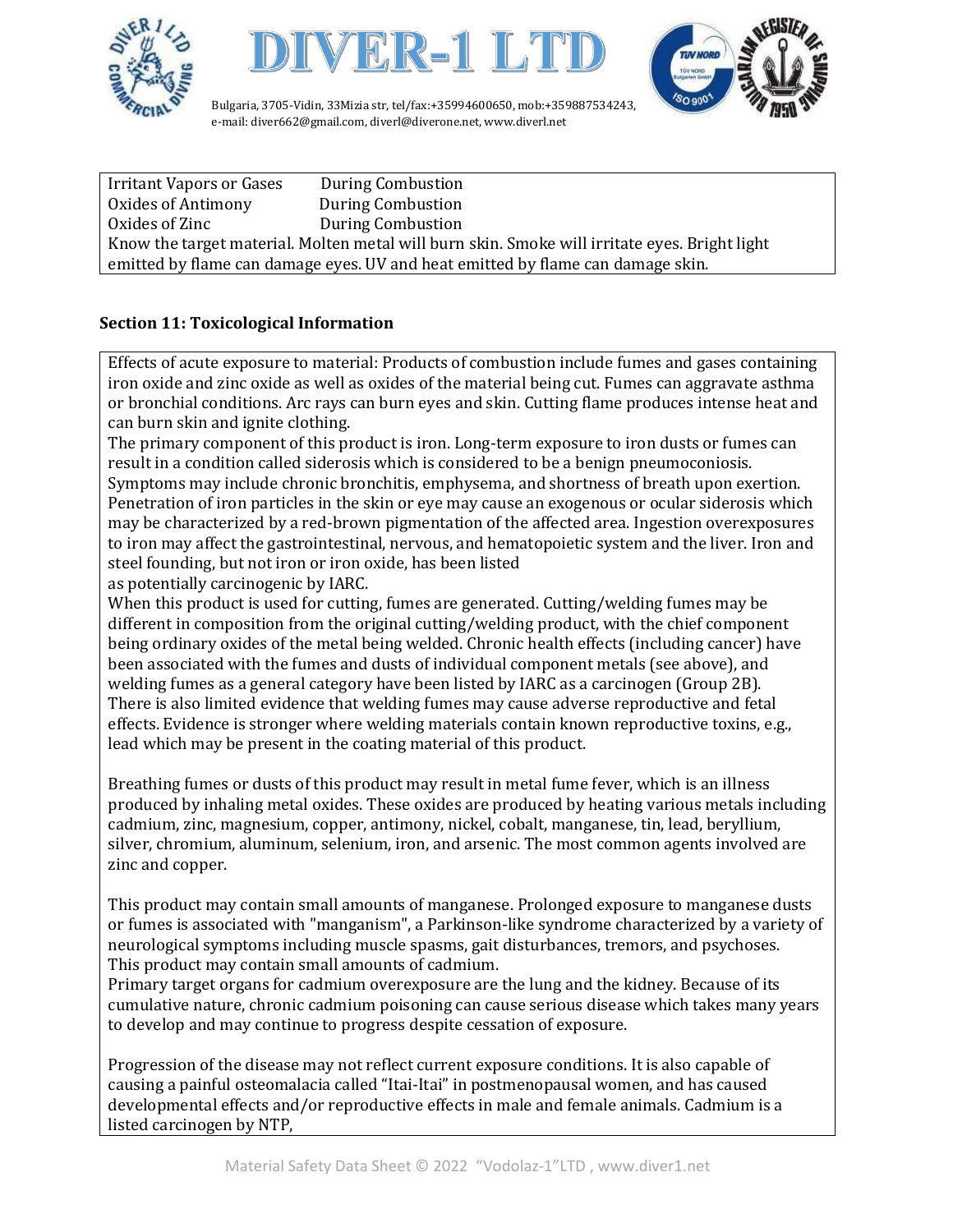





## OSHA, and IARC (Group 1).

This product may contain small amounts of chromium. Prolonged and repeated overexposure to chromium dusts or fumes may cause skin ulcers, nasal irritation and ulceration, kidney damage and cancer of the respiratory system. Chromium is skin sensitizer. Cancer is generally attributed to the hexavalent (+6) form of chromium which is listed as a carcinogen by NTP and IARC (Group 1)

This product may contain small amounts of nickel. Prolonged and repeated contact with nickel may cause sensitization dermatitis. Inhalation of nickel compounds has caused lung damage as well as sinus, nasal and lung cancer in laboratory animals. Nickel is a listed carcinogen by NTP and IARC (Group 1).

This product may contain small amounts of vanadium. Adverse effects from dermal, inhalation or parenteral exposure to various vanadium compounds have been reported. The major target for vanadium pentoxide toxicity is the respiratory tract. Fumes or dust can cause severe eye and respiratory irritation, and systemic effects. Chronic bronchitis, green tongue, conjunctivitis, pharyngitis, rhinitis, rales, chronic productive cough, and tightness of the chest have been reported following overexposure. Allergic reactions resulting from skin and inhalation exposures have also been reported. A statistical association between vanadium air levels and lung cancer has been suggested, but vanadium currently is not regarded

as a human carcinogen.

This product may contain small amounts of lead. Lead can accumulate in the body. Consequently, exposure to fumes or dust may produce signs of polyneuritis, diminished vision and peripheral neuropathy, such as tingling and loss of feeling in fingers, arms and legs. Lead is a known reproductive and developmental toxin. It is also associated with central nervous system disorders, anemia, kidney dysfunction and neurobehavioral abnormalities. The brain is a major target organ for lead exposure. Elemental lead is listed as an IARC 2B carcinogen.

The product may contain small amounts of copper. Copper dust and fumes can irritate the eyes, nose and throat causing coughing, wheezing, nosebleeds, ulcers and metal fume fever. Other effects from repeated inhalation of copper fumes include a metallic or sweet taste, and discoloration of skin, teeth or hair. Copper also may cause an allergic skin reaction. Overexposure to copper can affect the liver.

## **Section 12: Ecological Information**

Aquatic Eco-toxicological Data: No specific information available on this product. Environmental Fate Data: No specific information available on this product.

## **Section 13: Disposal Consideration**

Recovery and reuse, rather than disposal, should be the ultimate goal of handling efforts. Dispose in accordance with local health and environmental regulations. Prevent materials from entering drains, sewers, or waterways.

## **Section 14: Transport Information**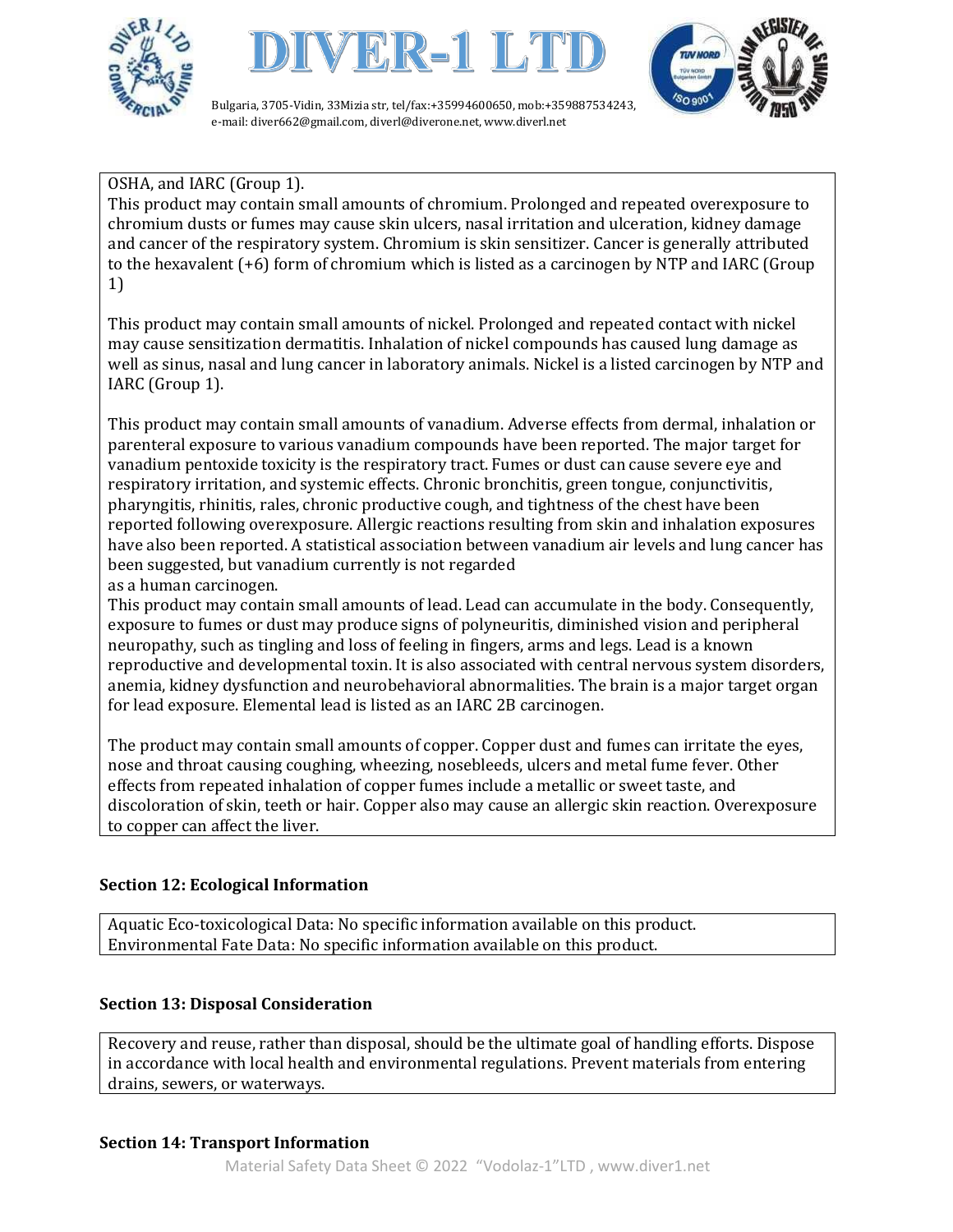





DOT Proper Shipping Name: Not regulated DOT Hazard Classification: Not regulated UN/NA Number: Not applicable DOT Packing Group: Not applicable Labeling Requirements: Not applicable Placards: Not applicable DOT Hazardous Substance: Not applicable DOT Marine Pollutant: Not applicable

#### **Section 15: Regulatory Information**

Safety, health and environmental regulations/legislation specific for the substance or mixture: United States 29 CFR 1910.1200(g), 'Safety data sheets'; EC Regulation (EC) No. 1907/2006., Regulation (EC) No. 1272/2008 (CLP), Directive 67/548/EEC & Directive 1999/45/EC. This product is not hazardous under the criteria of the Federal OSHA Hazard Communication Standard 29 CFR 1910.1200. However, dusts and fumes from this product may be hazardous. This product is not hazardous under the criteria of the Federal OSHA Hazard Communication Standard 29 CFR 1910.1200.

However, dusts and fumes from this product may be combustible or hazardous and require protection to comply with applicable Federal, state and local laws and regulations.

Regulatory Lists:

Some components of this product may be specifically listed by individual states; other productspecific health and safety data in other sections of the MSDS may also be applicable for state requirements. For details on your regulatory requirements, you should contact the appropriate agency in your country.

Steel is not reportable, however, it contains hazardous substances that may be reportable.

#### SECTION 313 REPORTABLE INGREDIENTS: **Concentration**

| <b>Chemical Name</b><br><b>CAS Number</b><br>(% by weight)<br>Reportable<br>Concentrations based on analytical data of typical products. |           |              |                            |  |  |
|------------------------------------------------------------------------------------------------------------------------------------------|-----------|--------------|----------------------------|--|--|
| Zinc                                                                                                                                     | 7440-66-6 | $0 - 0.10$   | $No - Less than 1%$        |  |  |
| Vanadium                                                                                                                                 | 7440-62-2 | < 0.9        | $No - Less than 1%$        |  |  |
| Selenium                                                                                                                                 | 7782-49-2 | < 0.9        | $No - Less than 1%$        |  |  |
| Phosphorus                                                                                                                               | 7723-14-0 | < 0.9        | $No - Less than 1%$        |  |  |
| Nickel                                                                                                                                   | 7440-02-0 | < 1.0        | Yes – Greater than 0.1%    |  |  |
| Manganese                                                                                                                                | 7439-96-5 | $0.2 - 2$    | Yes - Greater than 1%      |  |  |
| Lead                                                                                                                                     | 7439-92-1 | < 0.05       | $No - Less than 0.1%$      |  |  |
| Copper                                                                                                                                   | 7440-50-8 | < 0.9        | $No - Less than 1%$        |  |  |
| Cobalt                                                                                                                                   | 7440-48-4 | < 0.09       | $No - Less than 0.1%$      |  |  |
| Chromium                                                                                                                                 | 7440-47-3 | $0.01 - 1.0$ | Yes – greater than $0.1\%$ |  |  |
| Cadmium                                                                                                                                  | 7440-43-9 | < 0.09       | $No - Less than 0.1%$      |  |  |
| Beryllium                                                                                                                                | 7440-43-9 | < 0.09       | $No - Less than 0.1%$      |  |  |
| Arsenic                                                                                                                                  | 7440-38-2 | < 0.09       | $No - Less than 0.1%$      |  |  |
| Antimony                                                                                                                                 | 7440-36-0 | < 0.9        | $No - Less than 1%$        |  |  |
| Aluminum                                                                                                                                 | 7429-90-5 | < 0.01       | $No - Less than 1%$        |  |  |